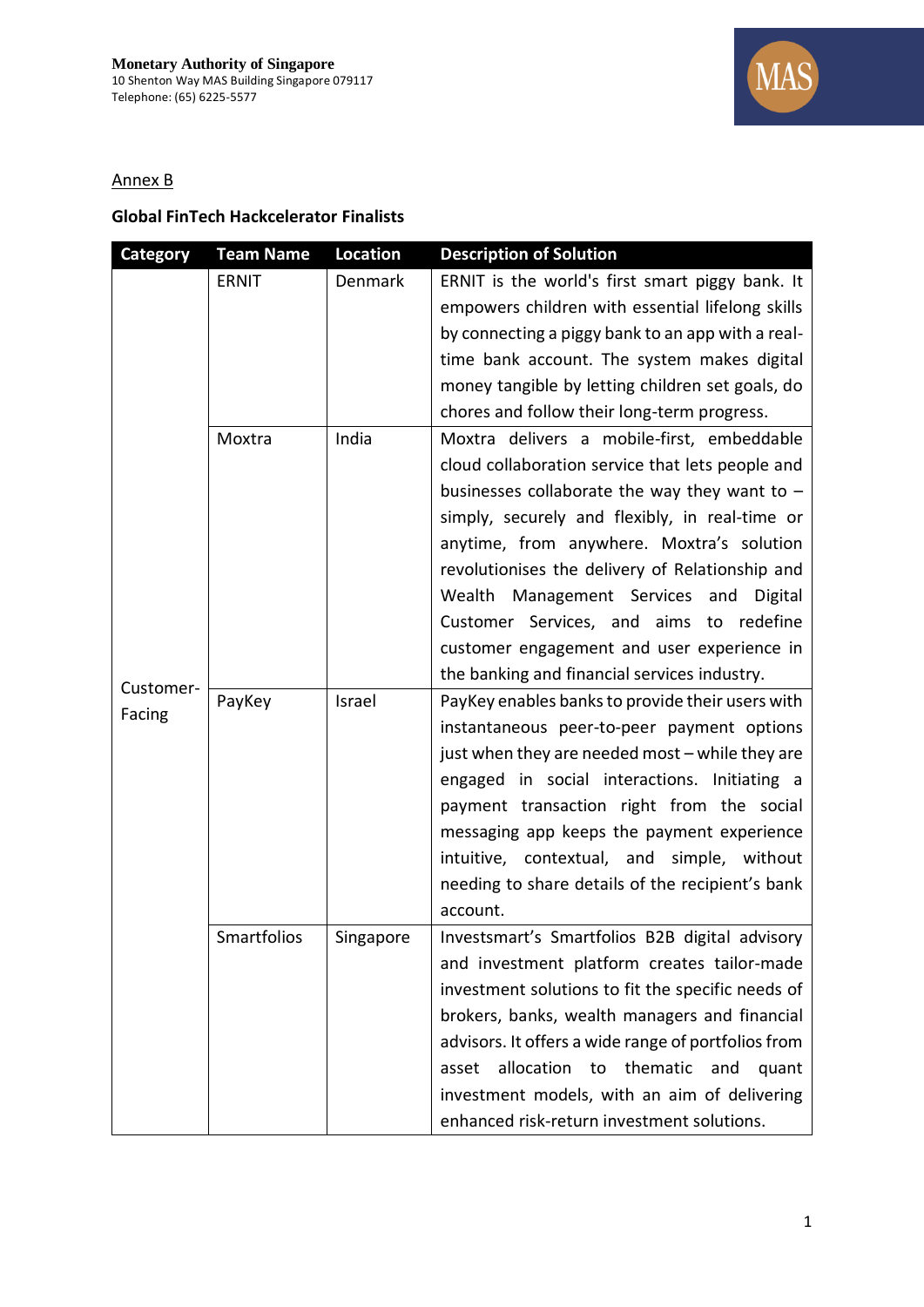

| <b>Category</b> | <b>Team Name</b> | <b>Location</b> | <b>Description of Solution</b>                       |
|-----------------|------------------|-----------------|------------------------------------------------------|
|                 | SnapCheck,       | <b>USA</b>      | SnapCheck is on a mission to eliminate paper         |
|                 | Inc.             |                 | checks. SnapCheck's blockchain-enabled Digital       |
|                 |                  |                 | Checking Platform lets users send highly-secure      |
|                 |                  |                 | digital checks instantly, directly from their        |
|                 |                  |                 | mobile/online<br>banking account<br>their<br>or      |
|                 |                  |                 | preferred accounting software. SnapCheck             |
|                 |                  |                 | combines the strength and security of electronic     |
|                 |                  |                 | payments with the ubiquity of checks to save         |
|                 |                  |                 | costs, speed settlement, and eliminate fraud.        |
|                 | AID:Tech         | UK              | AID: Tech focuses on the delivery of entitlements    |
|                 |                  |                 | via digital identity, such as welfare, aid,          |
|                 |                  |                 | remittances and donations. By marrying access        |
|                 |                  |                 | with<br>identity in a transparent manner,            |
|                 |                  |                 | AID:Tech's platforms empower the world's             |
|                 |                  |                 | currently underserved through social<br>and          |
|                 |                  |                 | financial inclusion.                                 |
|                 | Alternative      | Kenya           | Alternative Circle's micro lending mobile            |
|                 | Circle           |                 | application helps individuals who do not have a      |
|                 |                  |                 | credit history to obtain loans. It delivers loans to |
|                 |                  |                 | the user's mobile money account and the back-        |
|                 |                  |                 | end of the application is a credit-rating            |
| Financial       |                  |                 | algorithm called B.E.E (Business Evaluation          |
| Inclusion       |                  |                 | Engine). It looks at over 2000 data points,          |
|                 |                  |                 | including local Credit Reference Bureau (CRB)        |
|                 |                  |                 | data and behavioral data.                            |
|                 | ConfirmU         | Israel          | ConfirmU is a data analytics startup whose           |
|                 |                  |                 | mission is to help lenders score people with no      |
|                 |                  |                 | credit history or a thin file. Its credit scoring    |
|                 |                  |                 | solution is based on conversational UI/Chatbot,      |
|                 |                  |                 | history,<br>potential<br>employment<br>payment       |
|                 |                  |                 | opportunities, and geolocation history. Its value    |
|                 |                  |                 | proposition to lenders is to increase their          |
|                 |                  |                 | customer base, achieve accurate results, offer       |
|                 |                  |                 | the ability to cross sell other products like credit |
|                 |                  |                 | cards and deposits, and detect fraud.                |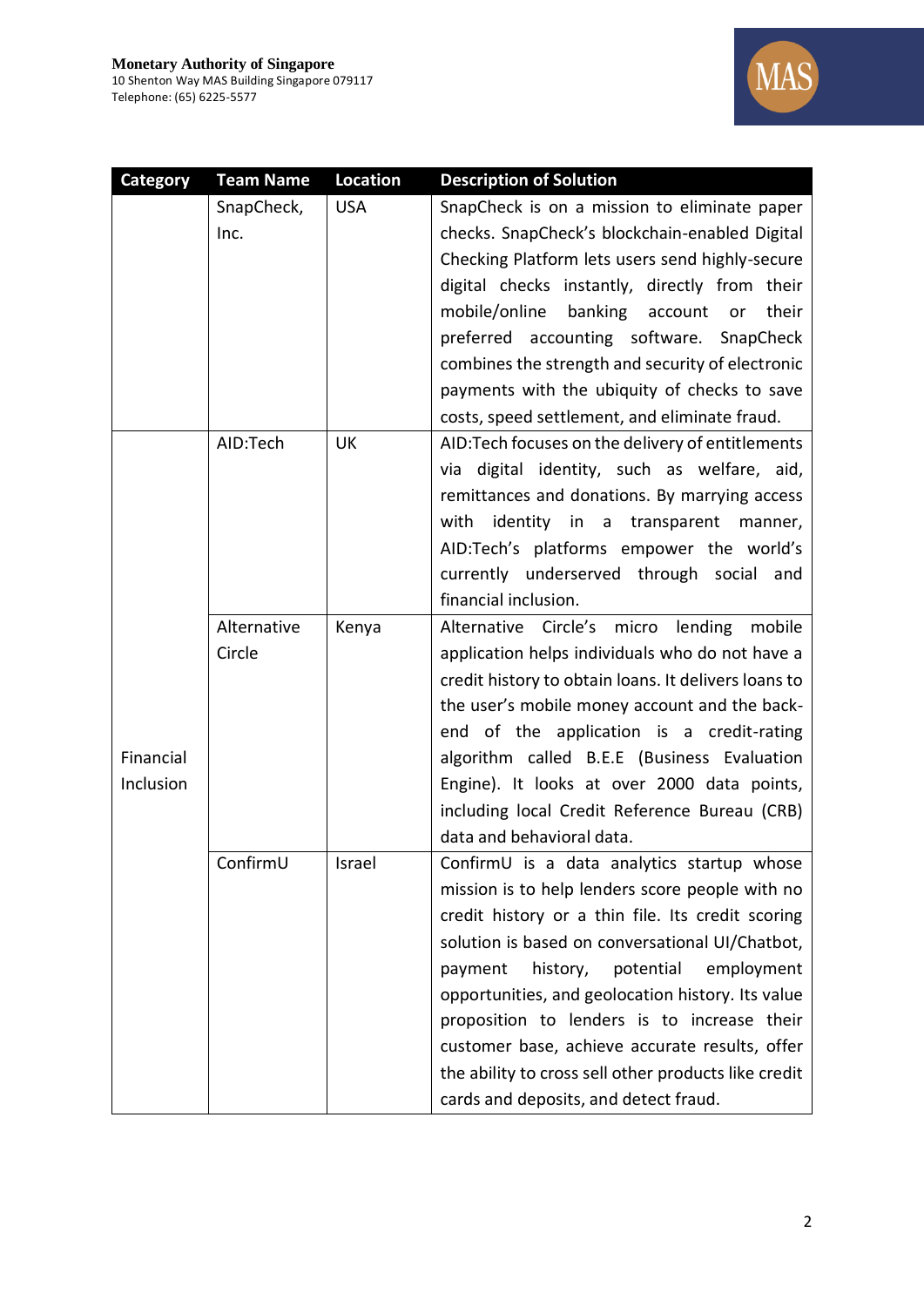

| <b>Category</b> | <b>Team Name</b> | <b>Location</b> | <b>Description of Solution</b>                     |
|-----------------|------------------|-----------------|----------------------------------------------------|
|                 | ftcash           | India           | ftcash aims to empower micro-merchants and         |
|                 |                  |                 | small businesses with the power of digital         |
|                 |                  |                 | payments and loans, by only using a bank           |
|                 |                  |                 | account and a feature phone. It aggregates all     |
|                 |                  |                 | payment methods including credit/debit cards,      |
|                 |                  |                 | net banking, mobile wallets, UPI to create an      |
|                 |                  |                 | open platform for merchants to initiate digital    |
|                 |                  |                 | payments in less than 5 minutes. Additionally,     |
|                 |                  |                 | ftcash<br>creates<br>unique<br>and<br>proprietary  |
|                 |                  |                 | transactional data which can be leveraged to       |
|                 |                  |                 | institutional<br>provide<br>finance<br>these<br>to |
|                 |                  |                 | merchants.                                         |
|                 | MyCash           | Malaysia        | MyCash Online is an e-Marketplace designed for     |
|                 | Online           |                 | unbanked migrants across Asia. It creates a link   |
|                 |                  |                 | between unbanked migrants and their home           |
|                 |                  |                 | country by solving their trust, communication      |
|                 |                  |                 | and payment problems. MyCash Online is             |
|                 |                  |                 | offering easy, secure and convenient online        |
|                 |                  |                 | services to the migrant workers, who do not        |
|                 |                  |                 | have access to online banking or credit cards.     |
|                 |                  |                 | Using the mobile app, they can purchase            |
|                 |                  |                 | different products and services online without     |
|                 |                  |                 | using a bank or credit card.                       |
|                 | Apiax            | Switzerland     | Apiax transforms complex financial regulations     |
|                 |                  |                 | digital compliance<br>rules which<br>into<br>are   |
|                 |                  |                 | constantly up-to-date and verified. The rules are  |
|                 |                  |                 | accessible via an app or can be integrated         |
| RegTech         |                  |                 | directly into banking processes through an easy-   |
|                 |                  |                 | to-use API. Its cutting-edge technology provides   |
|                 |                  |                 | legal and compliance teams with full visibility    |
|                 |                  |                 | and control over compliance rules and is based     |
|                 |                  |                 | on a lean and high performance architecture,       |
|                 |                  |                 | enriched with machine-learning practices.          |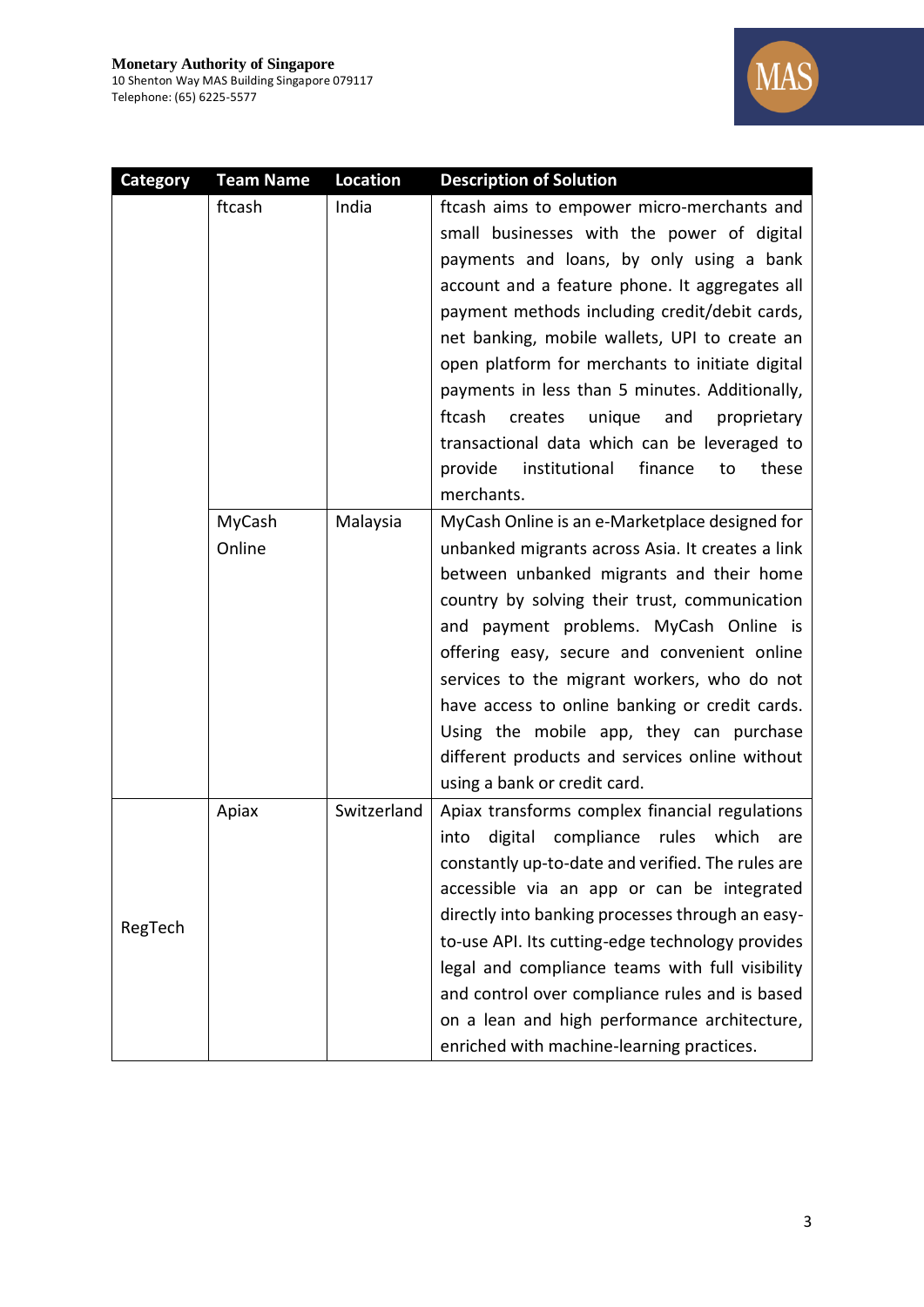

| <b>Category</b> | <b>Team Name</b> | Location   | <b>Description of Solution</b>                      |
|-----------------|------------------|------------|-----------------------------------------------------|
|                 | Dathena          | Singapore  | Dathena Science aims to develop a new solution      |
|                 | Science          |            | based on revolutionary artificial intelligence      |
|                 |                  |            | technology to address KYC/AML challenges.           |
|                 |                  |            | Using the analysis on a broad data set provided     |
|                 |                  |            | by their first product, Dathena99, and external     |
|                 |                  |            | AML/KYC data, the solution will provide detailed    |
|                 |                  |            | information on the profile and relationships of     |
|                 |                  |            | individuals and companies. Their unique graph       |
|                 |                  |            | visualisation interface will allow a deep dive into |
|                 |                  |            | complex information, enabling a more efficient      |
|                 |                  |            | compliance promotion and risk response.             |
|                 | Solus            | Malaysia   | Solus is a provider of next generation, multi-      |
|                 | Connect          |            | factor authentication software that seamlessly      |
|                 |                  |            | integrates biometric security solutions across      |
|                 |                  |            | multiple platforms. Solus is operating system       |
|                 |                  |            | and device-agnostic, and reduces the reliance on    |
|                 |                  |            | physical assets like CAP readers and dongles to     |
|                 |                  |            | improve security. Solus is also developing          |
|                 |                  |            | adaptive machine-learning behavioural tools         |
|                 |                  |            | that will utilise user's device behavior to detect  |
|                 |                  |            | and predict fraudulent behavior beyond the          |
|                 |                  |            | core biometric authentication product.              |
|                 | Trunomi          | <b>USA</b> | Trunomi unlocks the power of customer data          |
|                 |                  |            | using consent and data rights. Trunomi's            |
|                 |                  |            | platform is an enabler of the evolving personal     |
|                 |                  |            | information economy for a more flexible,            |
|                 |                  |            | transparent, empowered and customer-driven          |
|                 |                  |            | world. It provides customer consent and data        |
|                 |                  |            | rights management technology which enables          |
|                 |                  |            | businesses to request, receive and capture          |
|                 |                  |            | customer consent to the use of their personal       |
|                 |                  |            | data.                                               |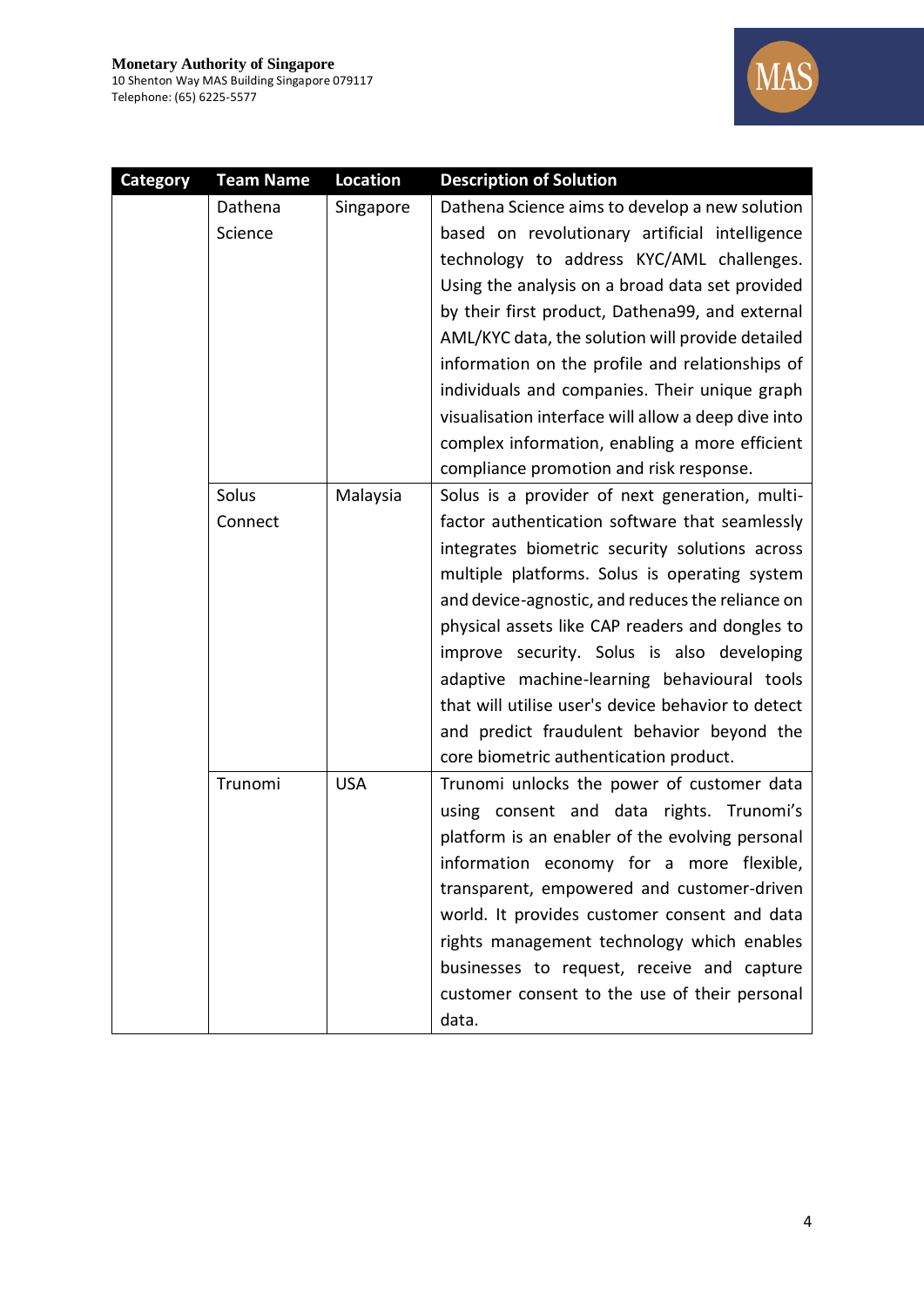

| <b>Category</b> | <b>Team Name</b> | <b>Location</b> | <b>Description of Solution</b>                    |
|-----------------|------------------|-----------------|---------------------------------------------------|
|                 | VoxSmart         | UK              | VoxSmart's patented Mobile Compliance and         |
|                 |                  |                 | Surveillance solution, VSmart, closes compliance  |
|                 |                  |                 | risk and gaps which APAC Financial Institutions   |
|                 |                  |                 | faced over corporate mobile devices for past      |
|                 |                  |                 | centuries due to technology limitations. VSmart   |
|                 |                  |                 | protects the organisation and its employees       |
|                 |                  |                 | from fraud, and the associated risk of liability  |
|                 |                  |                 | and heavy financial penalties by recording and    |
|                 |                  |                 | securely storing mobile voice and data relating   |
|                 |                  |                 | to financial transactions.                        |
|                 | Kyckr            | Ireland         | Kyckr has created a global network providing      |
|                 |                  |                 | unique real-time access to over 80 million legal  |
|                 |                  |                 | entities, from over 190 business registers in 88  |
|                 |                  |                 | countries, guaranteeing the veracity of data and  |
|                 |                  |                 | providing the building blocks to ensure AML/CTF   |
|                 |                  |                 | compliance. Kyckr has developed automation to     |
|                 |                  |                 | allow the real-time use of this data to reduce    |
|                 |                  |                 | manual processing, reduce costs and increase      |
|                 |                  |                 | regulatory compliance.                            |
|                 | Lingua           | France          | Lingua Custodia is dedicated to applying          |
|                 | Custodia         |                 | machine learning to financial translations and    |
|                 |                  |                 | developing customised and smart machine           |
|                 |                  |                 | translation engines exclusively for financial     |
| General         |                  |                 | documents. Its ambition is to help financial      |
|                 |                  |                 | institutions to use their linguistic data more    |
|                 |                  |                 | efficiently so that they can spend less time and  |
|                 |                  |                 | money in translation and communicate rapidly      |
|                 |                  |                 | and effectively with their clients whatever their |
|                 |                  |                 | native language may be.                           |
|                 | Privé            | Hong Kong       | Privé Services provides a completely integrated,  |
|                 | Services         |                 | modular, and comprehensive wealth and asset       |
|                 |                  |                 | management platform powered by a                  |
|                 |                  |                 | proprietary bionic advisory engine. Its modular-  |
|                 |                  |                 | based approach allows Privé to meet the           |
|                 |                  |                 | diverse needs of financial intermediaries and     |
|                 |                  |                 | advisors to grow their assets more efficiently,   |
|                 |                  |                 | while concurrently reducing costs through         |
|                 |                  |                 | technological solutions.                          |